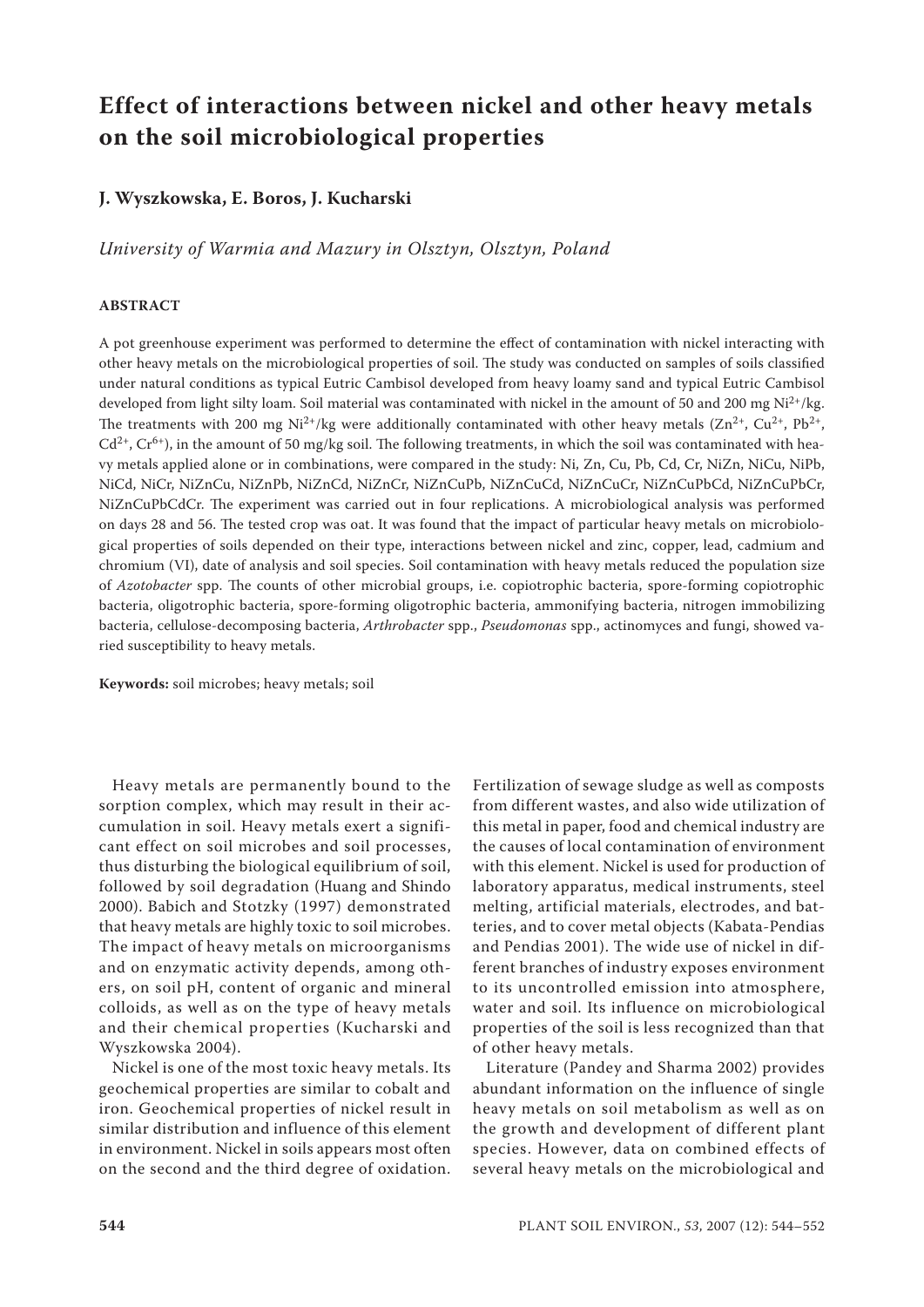biochemical properties of soil as well as on plants are scarce (Giridhara and Siddaramappa 2002); still in a natural environment heavy metal pollution is in most cases caused by some heavy metals.

Hence, the aim of the present study was to determine the impact of nickel interacting with other heavy metals (zinc, copper, lead, cadmium, chromium) on the microbiological activity of soil. In this investigation all heavy metals were applied alone in the dose of 50 mg/kg, whereas nickel as a less recognized element was used in two doses: 50 and 200 mg/kg. 200 mg  $Ni<sup>2+</sup>$  was a background of soil contamination for application of other heavy metals.

#### **MATERIAL AND METHODS**

The experiment was performed in a greenhouse. Plastic pots were filled with 3 kg of typical Eutric Cambisol developed from heavy loamy sand and 3 kg of typical Eutric Cambisol developed from light silty loam. The detailed characteristics of soils are given in Table 1. The experiment was carried out in four replications. All treatments were regularly fertilized with macro- and micronutrients, as follows (pure component in mg/kg soil):  $N - 100$   $[CO(NH<sub>2</sub>)<sub>2</sub>]$ ,  $P - 44$  [KH<sub>2</sub>PO<sub>4</sub>], K – 83 [KH<sub>2</sub>PO<sub>4</sub> + KCl],  $Mg - 20$  [MgSO<sub>4</sub>.7 H<sub>2</sub>O], Cu – 5 [CuSO<sub>4</sub>.5 H<sub>2</sub>O],  $Zn - 5$  [ZnCl<sub>2</sub>], Mn – 5 [MnCl<sub>2</sub>.4 H<sub>2</sub>O],  $Mo - 5$  [Na<sub>2</sub>MoO<sub>4</sub>.2 H<sub>2</sub>O], B – 0.33 [H<sub>3</sub>BO<sub>4</sub>].

Different heavy metals contamination was the main variable experimental factor:  $Ni^{2+}$  (NiCl<sub>2</sub>.6 H<sub>2</sub>O) – 50 or 200 mg/kg soil and 50 mg/kg soil of  $\text{Zn}^{2+}$  (ZnCl<sub>2</sub>),  $Cu^{2+}$  (CuCl<sub>2</sub>), Pb<sup>2+</sup> [Pb(CH<sub>3</sub>COO).3 H<sub>2</sub>O],  $Cd^{2+}$  (CdCl<sub>2</sub>.2.5 H<sub>2</sub>O), Cr<sup>6+</sup>(K<sub>2</sub>Cr<sub>2</sub>O<sub>7</sub>). The treatments contaminated with 200 mg  $Ni^{2+}/kg$  were additionally contaminated with the following heavy metals: Zn, Cu, Pb, Cd, Cr, ZnCu, ZnPb, ZnCd, ZnCr, ZnCuPb, ZnCuCd, ZnCuCr, ZnCuPbCd, ZnCuPbCr, ZnCuPbCdCr. In this investigation

the soil uncontaminated with heavy metals was studied as well.

Prior to the establishment of the experiment, soil samples were weighed on an individual basis, fertilizer components were added and the soil was contaminated with heavy metals. The samples were mixed thoroughly and put into pots. Oat (cv. Bajka) was sown when a moisture content level of 60% capillary water capacity of soil was reached. After emergence oat plants were thinned to 12 per pot. The plants were collected at the panicle differentiation stage (day 56 of the experiment) and their mass was determined. Simultaneously, soil samples were taken for a microbiological analysis. A microbiological analysis of soil was also performed on day 28, and the obtained results are presented as means of two measurements. For microbiological analyses 10 g of soil samples was taken. All analyses were done in 6 replications for each sample.

The analysis included the determination of the counts of oligotrophic bacteria, copiotrophic bacteria, spore-forming oligotrophic bacteria and sporeforming copiotrophic bacteria – on the Hattori's medium (Hattori and Hattori 1980); ammonifying bacteria, nitrogen immobilizing bacteria and cellulose-decomposing bacteria – on the Zaborowska's medium (Zaborowska et al. 2006); *Azotobacter*  spp. – by the method of Fenglerowa (Fenglerowa 1965); *Arthrobacter* spp. – on the Mulder and Antheumisse's medium (Mulder and Antheumisse 1963); *Pseudomonas* spp. – on the Mulder and Antheumisse's medium containing nystatin (Mulder and Antheumisse 1963); actinomyces – on the Kuster and William's medium containing nystatin and actidion (Parkinson et al. 1971); and fungi – on the Martin's medium (Martin 1950).

The results were verified statistically by the Duncan's multiple range test and a two-factorial analysis of variance, using the Statistica software (StatSoft, Inc. 2003).

|                 |           | Granulometric composition (mm) |            |            | Hh                |                                        |       |  |
|-----------------|-----------|--------------------------------|------------|------------|-------------------|----------------------------------------|-------|--|
| Soil species    | $1 - 0.1$ | $0.1 - 0.02$                   | ${}< 0.02$ | $pH_{KCl}$ |                   | $\mathrm{C}_{\text{org}}^{\text{org}}$ |       |  |
|                 |           | %                              |            |            | $mmol(+)/kg$ soil |                                        |       |  |
| hls             | 66        |                                | 17         | 6.90       | 11.25             | 89.30                                  | 7.50  |  |
| <sup>1</sup> sl | 42        | 32                             | 26         | 7.00       | 8.77              | 159.00                                 | 11.15 |  |

Table 1. Some physicochemical properties of soils used in the experiment

hls – heavy loamy sand; lsl – light silty loam; Hh – hydrolytic acidity; S – sum of exchangeable basic cations;  $\rm C_{org}$  – organic carbon content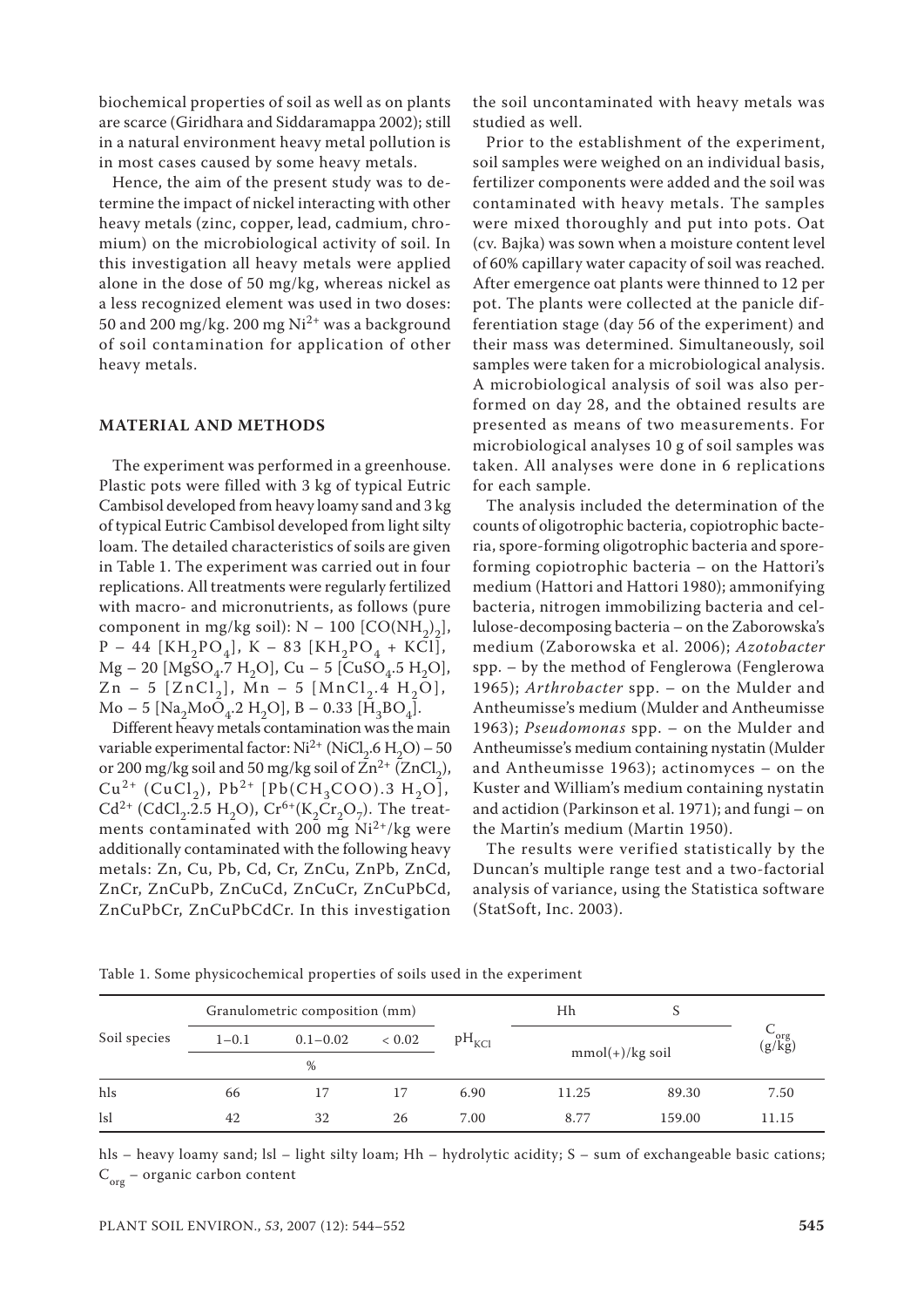### **RESULTS AND DISCUSSION**

The elements used in the experiments and the interactions between nickel and these elements changed the population size of all tested microbial groups (Tables 2–4). This impact was different and depended on the type of heavy metal, soil species and date of analysis, as confirmed by the coefficients of correlation between the doses of nickel and other heavy metals  $(Zn^{2+}, Cu^{2+}, Pb^{2+},$  $Cd^{2+}$ ,  $Cr^{6+}$ ), mean oat yield and the counts of soil microbes (Table 5).

Table 2. Effect of soil contamination with nickel and other heavy metals on the counts of oligotrophic and copiotrophic bacteria (cfu/kg dm)

|                             |              | Olig $\times 10^8$ |            | $\mathrm{Olig}_{\mathrm{n}} \times 10^7$ |              | $Cop \times 10^8$  | $\mathrm{Cop}_{\mathrm{p}} \times 10^8$ |                 |  |
|-----------------------------|--------------|--------------------|------------|------------------------------------------|--------------|--------------------|-----------------------------------------|-----------------|--|
| Metals*                     |              |                    |            |                                          | soil species |                    |                                         |                 |  |
|                             | hls          | $\mathbf{ls}$      | hls        | $\mathbf{I}$ sl                          | hls          | $\mathop{\rm lsl}$ | hls                                     | $\mathbf{I}$ sl |  |
| $\mathbf{0}$                | $83\pm3$     | $79 \pm 1$         | $32 \pm 1$ | $42 \pm 1$                               | $49 \pm 3$   | $68 \pm 10$        | $49 \pm 3$                              | $53 \pm 4$      |  |
| Ni <sub>50</sub>            | $99 \pm 10$  | $74\pm6$           | $24\pm3$   | $36\pm3$                                 | $55\pm5$     | $68\pm12$          | $24\pm4$                                | $75\pm7$        |  |
| Ni <sub>200</sub>           | $91 \pm 7$   | $100 \pm 4$        | $29 \pm 3$ | $136 \pm 18$                             | $195 \pm 11$ | $81 \pm 8$         | $64 \pm 3$                              | $56\pm2$        |  |
| ${\rm Zn}$                  | $49\pm7$     | $61\pm2$           | $19\pm1$   | $44\pm2$                                 | $188 \pm 14$ | $79 \pm 10$        | $72 \pm 12$                             | $80\pm5$        |  |
| $\ensuremath{\mathrm{Cu}}$  | $66\pm8$     | $131 \pm 2$        | $12\pm2$   | $132 \pm 8$                              | $138\pm20$   | $91\pm4$           | $68 \pm 7$                              | $90 \pm 6$      |  |
| Pb                          | $65 \pm 11$  | $105\pm5$          | $16 \pm 3$ | $120 \pm 14$                             | $206 \pm 11$ | $92 \pm 2$         | $50\pm5$                                | $50\pm7$        |  |
| $\ensuremath{\mathrm{C}} d$ | $35\,\pm\,4$ | $57\pm3$           | $16\pm2$   | $112\pm9$                                | $204\pm21$   | $65\pm6$           | $47\pm4$                                | $76 \pm 12$     |  |
| Cr                          | $90 \pm 6$   | $90 \pm 5$         | $40\pm2$   | $86 \pm 9$                               | $303\pm37$   | $70\pm1$           | $42 \pm 5$                              | $51\pm3$        |  |
| NiZn                        | $64 \pm 13$  | $59 \pm 1$         | $29 \pm 4$ | $93\pm5$                                 | $121 \pm 4$  | $71 \pm 5$         | $36\pm4$                                | $59\pm2$        |  |
| NiCu                        | $89\pm5$     | $154\pm4$          | $26\pm4$   | $122\pm9$                                | $130\pm12$   | $57\pm5$           | $51\pm5$                                | $87 \pm 13$     |  |
| NiPb                        | $70 \pm 8$   | $114\pm7$          | $13\pm2$   | $118 \pm 11$                             | $171\pm11$   | $89\pm25$          | $45\pm1$                                | $91 \pm 10$     |  |
| NiCd                        | $123\pm11$   | $136\pm1$          | $18\pm4$   | $99\pm5$                                 | $166\pm25$   | $81\pm2$           | $59\pm6$                                | $81\pm9$        |  |
| NiCr                        | $199 \pm 14$ | $189 \pm 6$        | $33\pm3$   | $61 \pm 6$                               | $175 \pm 13$ | $108 \pm 8$        | $46 \pm 4$                              | $76 \pm 10$     |  |
| NiZnCu                      | $79 \pm 12$  | $142 \pm 8$        | $31 \pm 4$ | $57 \pm 11$                              | $102 \pm 18$ | $47\pm8$           | $52 \pm 1$                              | $54 \pm 4$      |  |
| NiZnPb                      | $81\pm4$     | $81 \pm 10$        | $25 \pm 6$ | $138 \pm 16$                             | $103 \pm 22$ | $93\pm3$           | $160\pm11$                              | $109\pm6$       |  |
| NiZnCd                      | $101\pm2$    | $148\pm10$         | $25\pm7$   | $99 \pm 4$                               | $208\pm5$    | $150\pm16$         | $63 \pm 4$                              | $77 \pm 2$      |  |
| NiZnCr                      | $197\pm19$   | $264 \pm 19$       | $27 \pm 3$ | $104 \pm 8$                              | $152 \pm 7$  | $71 \pm 9$         | $31 \pm 8$                              | $105\,\pm\,8$   |  |
| NiZnCuPb                    | $143 \pm 21$ | $107 \pm 3$        | $32 \pm 4$ | $59 \pm 6$                               | $162 \pm 9$  | $104 \pm 3$        | $49 \pm 8$                              | $84 \pm 7$      |  |
| NiZnCuCd                    | $96 \pm 13$  | $118 \pm 7$        | $30\pm2$   | $60 \pm 6$                               | $78 \pm 18$  | $64 \pm 7$         | $50\pm5$                                | $92 \pm 6$      |  |
| NiZnCuCr                    | $119 \pm 12$ | $195 \pm 4$        | $25\pm5$   | $36\pm3$                                 | $124\pm16$   | $105 \pm 8$        | $51\pm8$                                | $83\pm1$        |  |
| NiZnCuPbCd                  | $55\pm5$     | $81\pm3$           | $26 \pm 3$ | $114 \pm 3$                              | $119 \pm 31$ | $106 \pm 9$        | $31 \pm 1$                              | $88\pm5$        |  |
| NiZnCuPbCr                  | $166 \pm 20$ | $312\pm2$          | $19 \pm 0$ | $97 \pm 9$                               | $373 \pm 68$ | $67\pm4$           | $35\pm5$                                | $55 \pm 1$      |  |
| $NiZnCuPbCdCr$ 219 ± 20     |              | $203\pm6$          | $77\pm2$   | $61\pm4$                                 | $222 \pm 48$ | $170\pm6$          | $78\pm2$                                | $44\pm3$        |  |
| $\mathrm{LSD}_{0.05}$       |              |                    |            |                                          |              |                    |                                         |                 |  |
| a                           |              | 11                 |            | 7                                        |              | 21                 | 71                                      |                 |  |
| $\mathbf b$                 |              | 3                  |            | 2                                        |              | 61                 |                                         | 21              |  |
| a, b                        |              | 15                 |            | 10                                       |              | 291                | 101                                     |                 |  |

\*all heavy metals except for nickel were applied in the amount of 50 mg/kg dm soil; nickel was applied with other heavy metals in the amount of 200 mg/kg dm soil

 $Ni<sub>50</sub> - 50$  mg/kg dm soil;  $Ni<sub>200</sub> - 200$  mg/kg dm soil

hls – heavy loamy sand; lsl – light silty loam; Olig – oligotrophic bacteria; Olig<sub>p</sub> – spore-forming oligotrophic bacteria; Cop – copiotrophic bacteria, Cop<sub>p</sub> – spore-forming copiotrophic bacteria

LSD for:  $a - types$  of soil contamination,  $b - so$ il species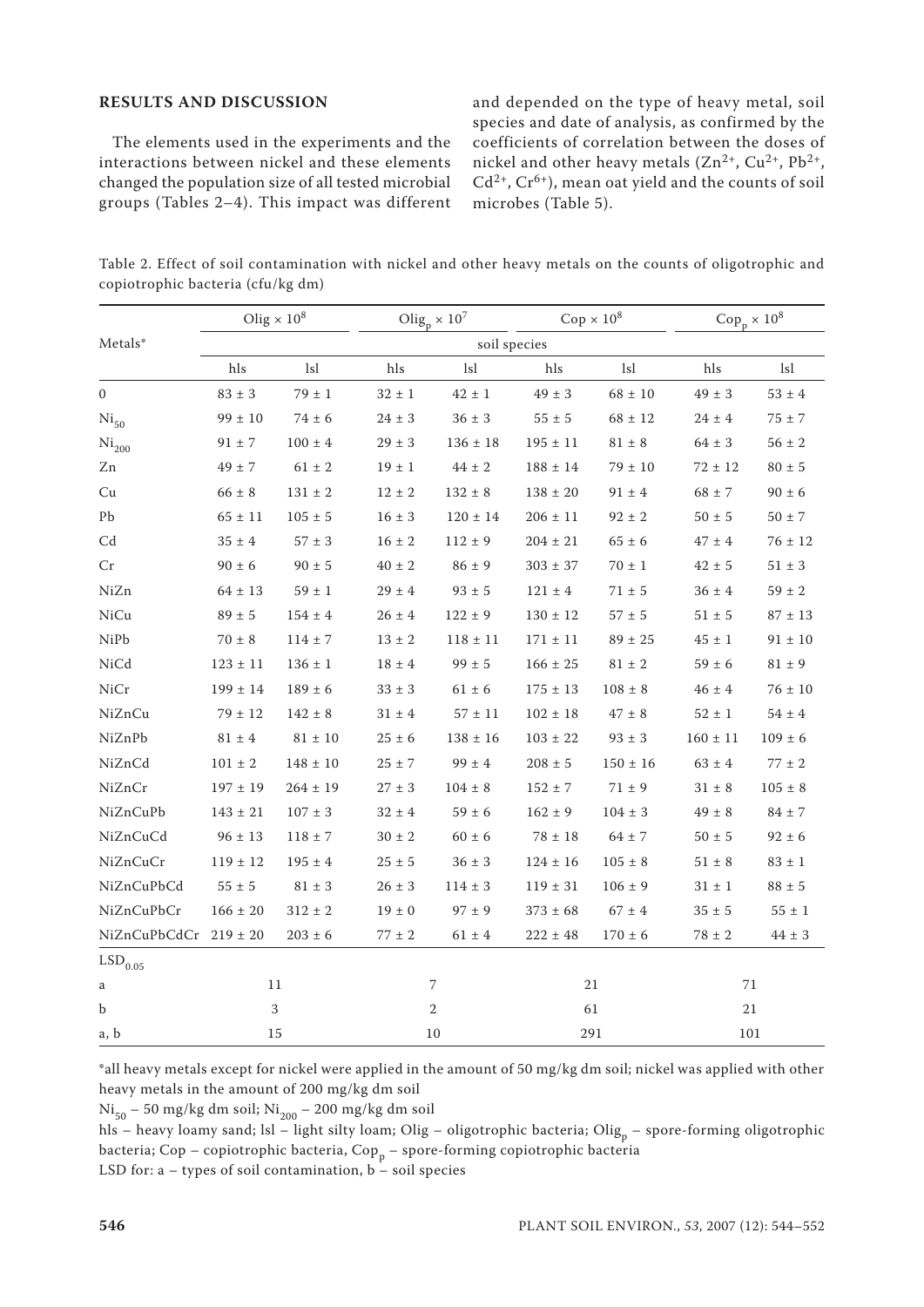|                            |              | Am $\times$ 10 <sup>8</sup> |              | $\mathrm{Im}\times10^8$ |                  | $\text{Az} \times 10^3$ | Art $\times$ $10^9$ |             |  |
|----------------------------|--------------|-----------------------------|--------------|-------------------------|------------------|-------------------------|---------------------|-------------|--|
| $Metals*$                  |              |                             |              |                         | soil species     |                         |                     |             |  |
|                            | hls          | $\mathbf{I}$ sl             | hls          | lsl                     | hls              | lsl                     | hls                 | lsl         |  |
| $\overline{0}$             | $110 \pm 15$ | $112 \pm 15$                | $165 \pm 10$ | $123 \pm 15$            | $28 \pm 4$       | $51\pm4$                | $9 \pm 1$           | $14\pm2$    |  |
| Ni <sub>50</sub>           | $158\pm20$   | $167\pm20$                  | $277 \pm 38$ | $154 \pm 7$             | $27 \pm 4$       | $39\pm3$                | $7 \pm 1$           | $16 \pm 4$  |  |
| $\mathrm{Ni}_{200}$        | $167\pm13$   | $111 \pm 13$                | $179 \pm 2$  | $105\pm14$              | $\mathbf{0}$     | $36\pm6$                | $8~\pm~1$           | $17 \pm 3$  |  |
| Zn                         | $180 \pm 18$ | $152\pm18$                  | $175 \pm 19$ | $176 \pm 13$            | $27 \pm 2$       | $47\pm7$                | $8 \pm 1$           | $11 \pm 3$  |  |
| Cu                         | $180\pm18$   | $177\pm18$                  | $146 \pm 12$ | $142\pm5$               | $17\pm1$         | $35\pm2$                | $8\,\pm\,1$         | $11\pm4$    |  |
| Pb                         | $98 \pm 2$   | $101 \pm 2$                 | $170 \pm 27$ | $195 \pm 18$            | $14\pm2$         | $41\pm2$                | $15\pm4$            | $19\pm4$    |  |
| Cd                         | $67\pm10$    | $101\pm10$                  | $124 \pm 13$ | $98 \pm 18$             | $15\pm2$         | $37 \pm 6$              | $4 \pm 1$           | $12\pm3$    |  |
| Cr                         | $189 \pm 27$ | $109 \pm 27$                | $104 \pm 8$  | $66 \pm 4$              | $\boldsymbol{0}$ | $2\pm1$                 | $8 \pm 1$           | $11\pm2$    |  |
| $\rm NiZn$                 | $123 \pm 3$  | $96 \pm 3$                  | $132 \pm 1$  | $77\pm8$                | $\overline{0}$   | $19\pm2$                | $4 \pm 1$           | $15\pm3$    |  |
| NiCu                       | $63\pm9$     | $119 \pm 9$                 | $140 \pm 15$ | $140 \pm 22$            | $\overline{0}$   | $17 \pm 3$              | $8 \pm 1$           | $12\pm2$    |  |
| $\rm NiPb$                 | $88\pm15$    | $151\pm15$                  | $90\pm3$     | $112 \pm 13$            | $\mathbf{0}$     | $25\pm2$                | $4\,\pm\,1$         | $8\,\pm\,1$ |  |
| $\rm NiCd$                 | $139 \pm 13$ | $100 \pm 13$                | $120 \pm 4$  | $79 \pm 7$              | $\overline{0}$   | $17 \pm 1$              | $8 \pm 1$           | $15\pm4$    |  |
| NiCr                       | $357 \pm 33$ | $199 \pm 33$                | $167 \pm 15$ | $121\pm7$               | $\overline{0}$   | $\boldsymbol{0}$        | $12\pm3$            | $15\pm4$    |  |
| NiZnCu                     | $81\pm14$    | $220 \pm 14$                | $103\pm3$    | $151 \pm 16$            | $\overline{0}$   | $17 \pm 1$              | $15 \pm 5$          | $10\pm1$    |  |
| NiZnPb                     | $225\pm27$   | $115\pm27$                  | $63 \pm 6$   | $89 \pm 8$              | $\overline{0}$   | $15 \pm 4$              | $14 \pm 3$          | $7\pm1$     |  |
| NiZnCd                     | $197 \pm 8$  | $69 \pm 8$                  | $143 \pm 11$ | $124 \pm 15$            | $\overline{0}$   | $21 \pm 4$              | $14 \pm 1$          | $20 \pm 3$  |  |
| NiZnCr                     | $382\pm12$   | $134 \pm 12$                | $84 \pm 11$  | $103 \pm 5$             | $\overline{0}$   | $2 \pm 2$               | $10 \pm 2$          | $3 \pm 1$   |  |
| NiZnCuPb                   | $243 \pm 24$ | $30 \pm 24$                 | $125 \pm 13$ | $76\pm15$               | $\overline{0}$   | $14 \pm 3$              | $20\pm3$            | $6 \pm 1$   |  |
| NiZnCuCd                   | $233 \pm 19$ | $85 \pm 19$                 | $117 \pm 9$  | $110 \pm 9$             | $\overline{0}$   | $8 \pm 2$               | $9 \pm 1$           | $9 \pm 1$   |  |
| NiZnCuCr                   | $121 \pm 10$ | $112\pm10$                  | $107 \pm 12$ | $116 \pm 14$            | $\mathbf{0}$     | $1 \pm 1$               | $22 \pm 2$          | $17 \pm 4$  |  |
| NiZnCuPbCd                 | $115 \pm 12$ | $90 \pm 12$                 | $125 \pm 6$  | $155 \pm 10$            | $\overline{0}$   | $4 \pm 1$               | $13 \pm 5$          | $8 \pm 1$   |  |
| NiZnCuPbCr                 | $144 \pm 21$ | $130\pm21$                  | $113 \pm 13$ | $166 \pm 14$            | $\overline{0}$   | $1 \pm 1$               | $9 \pm 1$           | $16 \pm 3$  |  |
| $NiZnCuPbCdCr$ 215 $\pm$ 9 |              | $155 \pm 9$                 | $185\pm10$   | $131 \pm 24$            | $\overline{0}$   | $\overline{0}$          | $19 \pm 3$          | $14 \pm 4$  |  |
| $\mathrm{LSD}_{0.05}$      |              |                             |              |                         |                  |                         |                     |             |  |
| a                          |              | 15                          |              | $14\,$                  |                  | $\overline{2}$          | $\mathbf{1}$        |             |  |
| b                          |              | $\sqrt{5}$                  |              | $\overline{4}$          | n.s.             |                         | $<$ 1               |             |  |
| a, b                       | 22           |                             |              | 19                      |                  | $\overline{3}$          | $\overline{2}$      |             |  |

Table 3. Effect of soil contamination with nickel and other heavy metals on the counts of ammonifying bacteria, nitrogen immobilizing bacteria, *Azotobacter* spp. and *Arthrobacter* spp. (cfu/kg dm)

Am – ammonifying bacteria; Im – nitrogen immobilizing bacteria; Az – *Azotobacter* spp.; Art – *Arthrobacter* spp. \*explanations as in Table 2

The population size of microorganisms in light silty loam and heavy loamy sand was considerably affected by nickel and other heavy metals examined in the experiment (Tables 2–4). More significant changes were usually caused by nickel applied at a dose of 200 mg/kg, compared to 50 mg/kg. The higher dose of nickel contributed to the proliferation of total oligotrophic bacteria, spore-forming oligotrophic bacteria, total copiotrophic bacteria, spore-forming copiotrophic bacteria (Table 2), ammonifying bacteria, *Arthrobacter* spp. (only in more compact soil) (Table 3) and cellulose-decomposing bacteria, as well as fungi and actinomyces in more compact soil (Table 4). Nickel applied at the higher dose inhibited the growth of bacteria of the genus *Azotobacter* in both types of soil, and the growth of actinomyces in heavy loamy sand. A comparison of the impact of nickel and other heavy metals, applied at an identical dose (50 mg/kg), shows that the most distinct changes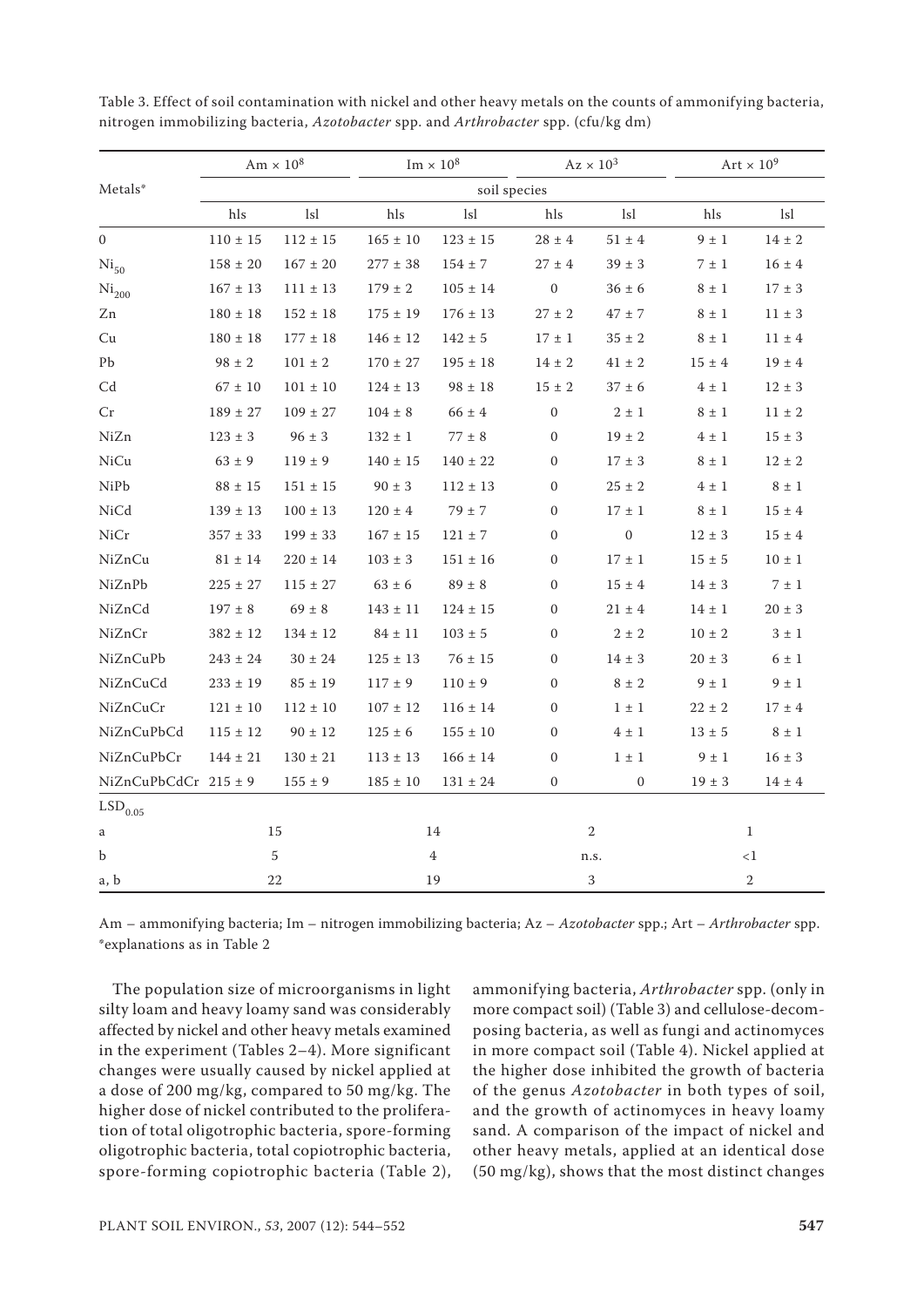|                       |                | $\text{Cel} \times 10^6$ |            | $Ps \times 10^9$            |              | Act $\times$ $10^8$ |              | Fun $\times$ 10 <sup>6</sup> |  |  |
|-----------------------|----------------|--------------------------|------------|-----------------------------|--------------|---------------------|--------------|------------------------------|--|--|
| $\bf Metals^*$        | soil species   |                          |            |                             |              |                     |              |                              |  |  |
|                       | hls            | $\mathsf{lsl}$           | hls        | $\mathop{\rm lcl}\nolimits$ | hls          | $\mathbf{I}$ sl     | hls          | lsl                          |  |  |
| $\overline{0}$        | $46 \pm 6$     | $45\pm2$                 | $14 \pm 3$ | $17\pm4$                    | $172\pm17$   | $107\pm3$           | $37 \pm 2$   | $34 \pm 2$                   |  |  |
| Ni <sub>50</sub>      | $54\pm1$       | $69 \pm 9$               | $22\pm4$   | $20 \pm 4$                  | $151 \pm 17$ | $84\pm2$            | $32 \pm 1$   | $35 \pm 4$                   |  |  |
| $\mathrm{Ni}_{200}$   | $81\pm5$       | $66\pm4$                 | $13\pm1$   | $19 \pm 3$                  | $109 \pm 10$ | $186 \pm 2$         | $35 \pm 5$   | $76\pm8$                     |  |  |
| Zn                    | $55\pm2$       | $54\pm1$                 | $16\pm3$   | $19\pm2$                    | $148\pm7$    | $108 \pm 6$         | $30\pm3$     | $29 \pm 4$                   |  |  |
| Cu                    | $53\pm3$       | $71\pm2$                 | $13\pm2$   | $18\pm2$                    | $208\pm5$    | $130\pm12$          | $35\pm6$     | $23\pm3$                     |  |  |
| Pb                    | $55\pm5$       | $48\pm1$                 | $18\pm5$   | $23 \pm 1$                  | $172\pm7$    | $138 \pm 12$        | $57\pm7$     | $50\pm5$                     |  |  |
| Cd                    | $26\pm2$       | $39 \pm 2$               | $13\pm5$   | $13 \pm 3$                  | $76 \pm 5$   | $74\pm4$            | $17 \pm 2$   | $33 \pm 1$                   |  |  |
| Cr                    | $71\pm5$       | $49\pm5$                 | $23\pm3$   | $11\pm3$                    | $167 \pm 19$ | $87 \pm 4$          | $27 \pm 2$   | $26\pm3$                     |  |  |
| NiZn                  | $49 \pm 4$     | $74\pm3$                 | $13 \pm 3$ | $17 \pm 3$                  | $193 \pm 17$ | $88\pm6$            | $60\pm7$     | $69\pm1$                     |  |  |
| NiCu                  | $72 \pm 5$     | $44\pm3$                 | $20 \pm 5$ | $18\pm2$                    | $165 \pm 13$ | $105 \pm 3$         | $88 \pm 3$   | $103 \pm 3$                  |  |  |
| NiPb                  | $60\pm4$       | $75\pm5$                 | $15\pm5$   | $27\pm2$                    | $90\pm11$    | $217\pm25$          | $68\pm16$    | $33\pm2$                     |  |  |
| $\rm NiCd$            | $55\pm5$       | $51\pm3$                 | $9\pm2$    | $10\pm2$                    | $181 \pm 21$ | $87\pm12$           | $38\pm5$     | $64\pm6$                     |  |  |
| NiCr                  | $77 \pm 3$     | $37\pm5$                 | $16 \pm 4$ | $22 \pm 3$                  | $186\pm20$   | $100\pm12$          | $76 \pm 10$  | $46 \pm 3$                   |  |  |
| NiZnCu                | $86 \pm 7$     | $35 \pm 4$               | $22 \pm 4$ | $14 \pm 3$                  | $128 \pm 12$ | $98 \pm 3$          | $105 \pm 22$ | $47 \pm 2$                   |  |  |
| NiZnPb                | $61 \pm 1$     | $73\pm1$                 | $13\pm2$   | $12\pm4$                    | $92 \pm 6$   | $109 \pm 3$         | $98 \pm 7$   | $133 \pm 1$                  |  |  |
| NiZnCd                | $64 \pm 3$     | $39\pm1$                 | $18 \pm 3$ | $30 \pm 2$                  | $121 \pm 21$ | $117 \pm 20$        | $62 \pm 7$   | $85 \pm 3$                   |  |  |
| NiZnCr                | $39\pm3$       | $29\pm4$                 | $26\pm3$   | $15\pm3$                    | $172\pm3$    | $91\pm10$           | $100\pm6$    | $43\pm1$                     |  |  |
| NiZnCuPb              | $68\pm3$       | $62\pm8$                 | $16\pm1$   | $13\pm3$                    | $215\pm23$   | $81\pm11$           | $97\pm7$     | $55\pm3$                     |  |  |
| NiZnCuCd              | $84 \pm 5$     | $73 \pm 7$               | $14 \pm 3$ | $17 \pm 3$                  | $144 \pm 4$  | $108 \pm 11$        | $76\pm8$     | $76 \pm 3$                   |  |  |
| NiZnCuCr              | $88\pm7$       | $31\pm3$                 | $7 \pm 1$  | $21\pm1$                    | $247 \pm 13$ | $127 \pm 1$         | $99 \pm 4$   | $71 \pm 3$                   |  |  |
| NiZnCuPbCd            | $68\pm4$       | $93 \pm 3$               | $12\pm2$   | $21\pm4$                    | $93 \pm 5$   | $99 \pm 9$          | $88\pm11$    | $73 \pm 4$                   |  |  |
| NiZnCuPbCr            | $53\pm5$       | $68\pm3$                 | $33\pm4$   | $17\pm3$                    | $280 \pm 31$ | $185\pm6$           | $117\pm1$    | $70\pm3$                     |  |  |
| NiZnCuPbCdCr          | $46\pm4$       | $49 \pm 6$               | $43\pm2$   | $25\pm1$                    | $260\pm7$    | $108\pm2$           | $122 \pm 21$ | $60 \pm 4$                   |  |  |
| $\mathrm{LSD}_{0.05}$ |                |                          |            |                             |              |                     |              |                              |  |  |
| a                     |                | $\sqrt{5}$               |            | 3                           |              | 14                  | $\,8\,$      |                              |  |  |
| $\mathbf b$           |                | $\sqrt{2}$               |            | $\mathbf{1}$                |              | $\overline{4}$      |              | 2                            |  |  |
| a, b                  | $\overline{7}$ |                          |            | $\overline{4}$              |              | $20\,$              | 11           |                              |  |  |

Table 4. Effect of soil contamination with nickel and other heavy metals on the counts of cellulose-decomposing bacteria, *Pseudomonas* spp., actinomyces and fungi (cfu/kg dm)

Cel – cellulose-decomposing bacteria; Ps – *Pseudomonas* spp.; Act – actinomyces; Fun – fungi \*explanations as in Table 2

in microbial counts (including an increase and a decrease) were caused by cadmium. Cadmium exerted a significant influence on the population size of 10 microbial groups, copper on 9, lead on 8, zinc and chromium on 7, and nickel only on 6.

Among all heavy metals tested in the study chromium was found to be the most toxic to bacteria of the genus *Azotobacter*. These bacteria completely disappeared in chromium-contaminated heavy loamy sand, whereas in light silty loam their count

decreased 27-fold. Cadmium was the second most toxic heavy metal to *Azotobacter* spp. (Table 3), followed by copper, lead, nickel and zinc.

In the treatments in which nickel was applied together with other heavy metals *Azotobacter*  spp. disappeared completely in heavy loamy sand, irrespective of the number of soil-contaminating heavy metals, while in light silty loam the count of these bacteria decreased significantly, but they were not totally destroyed even in soil samples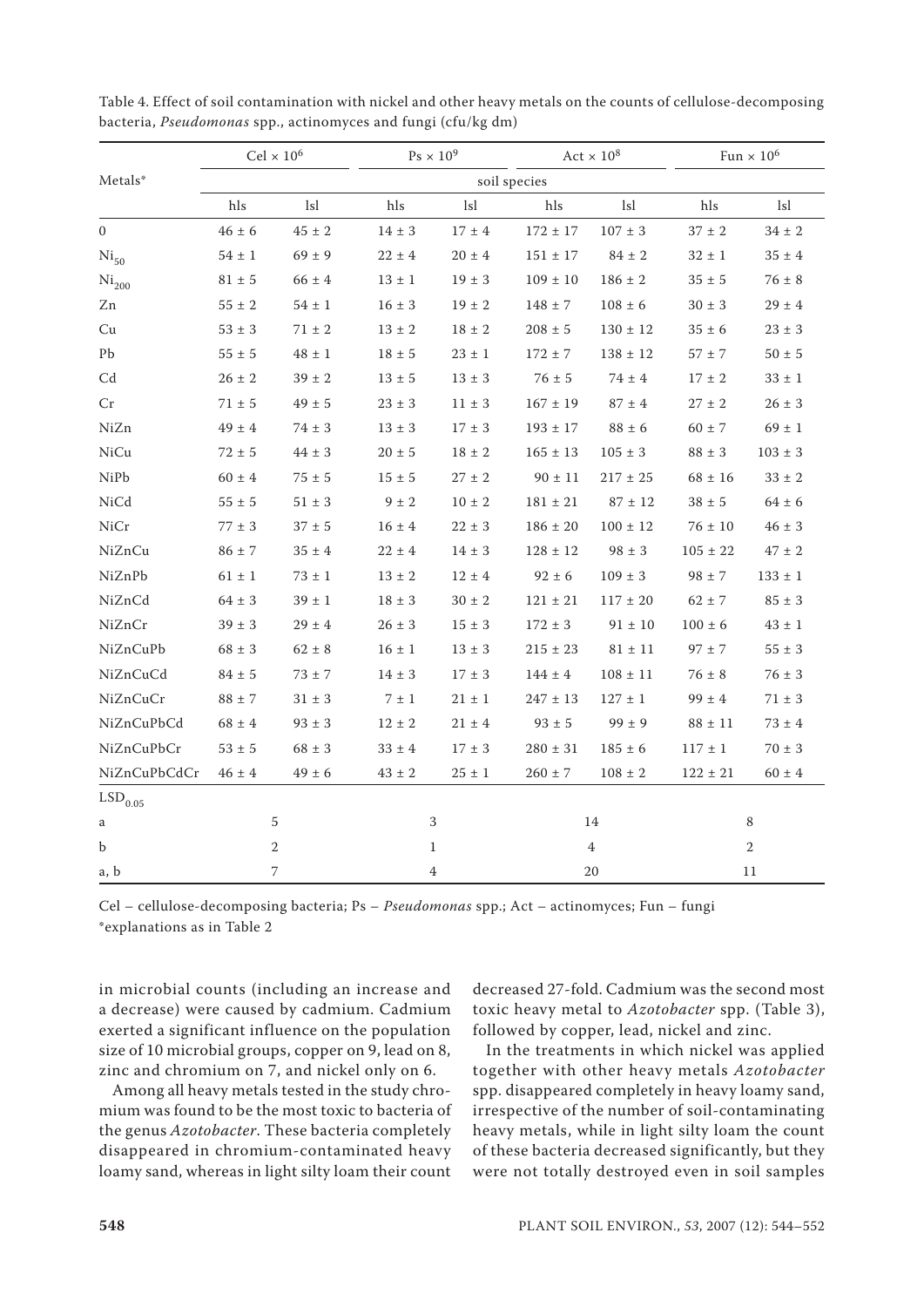|          | Variable Dose    | Yield                                 | Olig             | $Olig_{p}$              | Cop               | $Cop_p$         | Am                     | Im       | Cel                   | Ps        | Art                      | Az               | Act      | Fun  |
|----------|------------------|---------------------------------------|------------------|-------------------------|-------------------|-----------------|------------------------|----------|-----------------------|-----------|--------------------------|------------------|----------|------|
|          | Heavy loamy sand |                                       |                  |                         |                   |                 |                        |          |                       |           |                          |                  |          |      |
| Dose     | 1.00             |                                       |                  |                         |                   |                 |                        |          |                       |           |                          |                  |          |      |
| Yield    | $-0.59**$ 1.00   |                                       |                  |                         |                   |                 |                        |          |                       |           |                          |                  |          |      |
| Olig     |                  | $0.54***-0.33**$                      | 1.00             |                         |                   |                 |                        |          |                       |           |                          |                  |          |      |
| $Olig_p$ |                  | $0.25^* -0.32^{**}$                   | $0.45**$         | 1.00                    |                   |                 |                        |          |                       |           |                          |                  |          |      |
| Cop      | 0.21             | $-0.14$                               | $0.26^* - 0.02$  |                         | 1.00              |                 |                        |          |                       |           |                          |                  |          |      |
| $Cop_p$  | $-0.04$          | 0.01                                  | $-0.01 - 0.03$   |                         | 0.08              | 1.00            |                        |          |                       |           |                          |                  |          |      |
| Am       | 0.20             | $-0.11$                               | $0.62**$         | $0.28*$                 | 0.07              | $-0.05$         | 1.00                   |          |                       |           |                          |                  |          |      |
| Im       |                  | $-0.46**$ 0.39**                      | 0.04             | 0.10                    | $-0.14$           | 0.05            | $-0.05$                | 1.00     |                       |           |                          |                  |          |      |
| Cel      |                  | $0.27^*$ -0.40**                      | 0.10             |                         | $0.31^* -0.15$    | 0.03            | 0.11                   | $-0.16$  | 1.00                  |           |                          |                  |          |      |
| Ps       | $0.33** -0.08$   |                                       | $0.58**$         |                         | $0.37**$ 0.43**   | 0.03            | 0.15                   | 0.17     | $-0.21$               | 1.00      |                          |                  |          |      |
| Art      | $0.59** -0.17$   |                                       | $0.43**$         | $0.32**$                | 0.03              | 0.16            | 0.14                   | $-0.02$  | $0.38**$              | $0.24*$   | 1.00                     |                  |          |      |
| Az       |                  | $-0.71***$ $0.81**$ $-0.38**$ $-0.28$ |                  |                         | $-0.27$           | 0.03            | $-0.18$                |          | $0.58***-0.47**-0.10$ |           | $-0.26$                  | 1.00             |          |      |
| Act      | $0.32** -0.06$   |                                       | $0.59**$         | 0.20                    | $0.29*$           | 0.05            | 0.16                   |          | $0.14 - 0.01$         |           | $0.45***$ $0.42**$ -0.07 |                  | 1.00     |      |
| Fun      |                  | $0.82**-0.45**$                       | $0.57***$        | $0.30*$                 | 0.05              | $-0.05$         | 0.17                   |          | $-0.37**$ 0.31**      | $0.44**$  |                          | $0.61***-0.59**$ | $0.37**$ | 1.00 |
|          | Light silty loam |                                       |                  |                         |                   |                 |                        |          |                       |           |                          |                  |          |      |
| Dose     | 1.00             |                                       |                  |                         |                   |                 |                        |          |                       |           |                          |                  |          |      |
| Yield    | $-0.71**$ 1.00   |                                       |                  |                         |                   |                 |                        |          |                       |           |                          |                  |          |      |
| Olig     |                  | $0.65***-0.53**$                      | 1.00             |                         |                   |                 |                        |          |                       |           |                          |                  |          |      |
| $Olig_p$ | $-0.07 -0.02$    |                                       | 0.01             | 1.00                    |                   |                 |                        |          |                       |           |                          |                  |          |      |
| Cop      | $0.42** - 0.21$  |                                       | $0.30^* -0.03$   |                         | 1.00              |                 |                        |          |                       |           |                          |                  |          |      |
| $Cop_p$  | $0.19 - 0.14$    |                                       | 0.06             |                         | $0.24^* - 0.03$   | 1.00            |                        |          |                       |           |                          |                  |          |      |
| Am       | $-0.17$          | 0.13                                  | 0.14             | $-0.19$                 | $-0.13$           | $-0.11$         | 1.00                   |          |                       |           |                          |                  |          |      |
| Im       | $-0.05$          | $0.40**$                              | 0.08             | $-0.18$                 | $0.01\,$          | $-0.19$         | $0.37**$               | 1.00     |                       |           |                          |                  |          |      |
| Cel      | 0.00             | 0.14                                  |                  | $-0.36**$ 0.29* $-0.03$ |                   | 0.13            | $-0.19$                | $-0.10$  | 1.00                  |           |                          |                  |          |      |
| Ps       | 0.10             | 0.09                                  | 0.23             | $-0.04$                 |                   | $0.59** - 0.10$ | 0.09                   | $0.43**$ | 0.01                  | 1.00      |                          |                  |          |      |
| Art      | $-0.19$          | 0.23                                  | 0.01             | $-0.11$                 | 0.20              | $-0.55***-0.06$ |                        |          | $0.35** -0.18$        | $0.40**$  | 1.00                     |                  |          |      |
| Az       | $-0.84**$        |                                       | $0.84***-0.62**$ | 0.04                    | $-0.26^*$ $-0.12$ |                 | 0.02                   | $0.25*$  | 0.03                  | 0.05      | 0.21                     | 1.00             |          |      |
| Act      | $-0.08$          | 0.12                                  | 0.19             | $0.44**$                | 0.07              | $-0.10$         | 0.10                   | 0.22     | $0.34**$              | $0.38***$ | 0.12                     | 0.16             | 1.00     |      |
| Fun      |                  | $0.43***-0.39**$                      | 0.13             | $0.34**$                | 0.14              |                 | $0.27^*$ -0.36** -0.12 |          | $0.14 - 0.01$         |           | 0.07                     | $-0.33**$        | 0.03     | 1.00 |

| Table 5. Coefficients of correlation among the doses of nickel and other heavy metals, mean oat yield and the |  |  |  |  |  |  |
|---------------------------------------------------------------------------------------------------------------|--|--|--|--|--|--|
| counts of soil microbes                                                                                       |  |  |  |  |  |  |

Olig – oligotrophic bacteria; Olig<sub>p</sub> – spore-forming oligotrophic bacteria; Cop – copiotrophic bacteria;  $\text{Cop}_n$  – spore-forming copiotrophic bacteria; Am – ammonifying bacteria; Im – nitrogen immobilizing bacteria; Az – *Azotobacter* spp.; Art – *Arthrobacter* spp.; Cel – cellulose-decomposing bacteria; Ps – *Pseudomonas* spp.; Act – actinomyces; Fun – fungi

 $r$  – coefficient of correlation significant at: \*\**P* < 0.01, \**P* < 0.05, *n* = 138

contaminated with NiZnCuPbCdCr. Regardless of the number of heavy metals used for soil contamination, chromium and cadmium inhibited the growth of bacteria of the genus *Azotobacter* to the highest extent. Therefore, these elements can be considered the most dangerous to soil microbes,

irrespective of whether they occur alone or in combination with other heavy metals. Cadmium applied alone was found to be a stronger inhibitor of the growth of *Azotobacter* spp. than chromium. Nickel applied at a dose of 50 mg  $Ni<sup>2+</sup>/kg$  had no significant effect on these bacteria.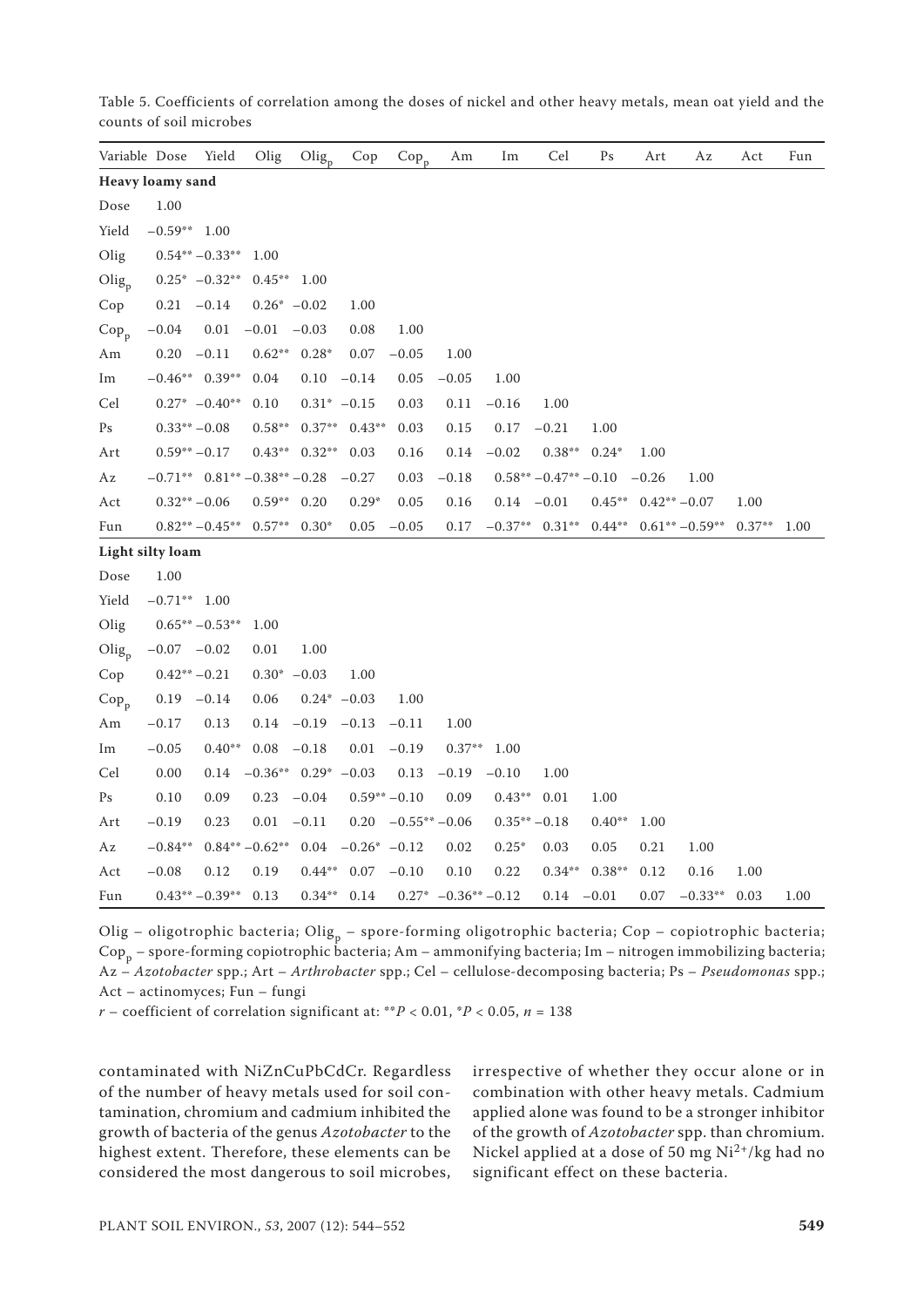As regards soil contamination with multiple heavy metals, the highest number of microbial groups (8–9) was significantly modified by NiCd, NiPb and NiCr. Substantial changes in bacterial counts were also caused by a combination of the following heavy metals: NiZnCuPbCdCr (Tables 2–4). Despite the fact that the total level of soil contamination in this treatment was 450 mg of heavy metals per kg dm of soil, the counts of particular microbial groups increased as a result of their combined effect as follows: total oligotrophic bacteria – 2.6-fold, spore-forming oligotrophic bacteria – 1.9-fold, total copiotrophic bacteria – 3.3-fold, spore-forming copiotrophic bacteria – 1.2-fold, ammonifying bacteria – 1.8-fold, nitrogen immobilizing bacteria – 1.1-fold, *Arthrobacter* spp. – 1.4-fold, *Pseudomonas* spp. – 2.1-fold, actinomyces – 1.3-fold, and fungi – 2.6-fold. This increase was statistically significant. The population size of cellulose-decomposing bacteria remained unchanged while that of *Azotobacter* spp. decreased markedly.

The yield of oat grown on uncontaminated light silty loam and heavy loamy sand was comparable: 23.74 g dm per pot and 22.12 g dm per pot, respectively. However, differences in the growth and development of oat plants were observed in the treatments where soil was artificially contaminated with heavy metals (Table 6). Nickel applied in the amount of 200 mg  $Ni^{2+}/kg$  was more toxic to oat grown on heavy loamy sand than on light silty loam, although oat yield was significantly reduced in both cases. Nickel applied at the lower dose (50 mg  $Ni<sup>2+/k</sup>g$ ) caused no statistically significant inhibition of the growth and development of oat plants, nor did copper, zinc and lead applied at identical dose. Only cadmium and chromium decreased the yield of oat grown on both types of soil. Chromium, compared to cadmium, had a greater adverse effect on oat growth. In the treatments in which soil was contaminated with nickel and additionally with one of the tested heavy metals (Zn, Cu, Pb, Cd or Cr) the percentage yield of oat considerably declined. The toxic effect of contamination with two heavy metals was significantly higher in the case of oat plants grown on lighter soil, which was reflected in yield. The yield patterns of oat grown on soil contaminated with three heavy metals seem interesting. In the case of heavy loamy sand no further yield decrease was observed, and in some treatments (NiZnCu, NiZnPb) the yield was even higher, compared to soil samples contaminated with NiZn, NiCu, NiPb and NiCd. A further increase in the number of soil-

contaminating heavy metals did not enhance their toxicity towards oat plants. In the combination NiZnCuPbCdCr a significant decrease in oat yield was noted when all heavy metals (NiZnCuPbCdCr) were applied simultaneously to the soil. It follows that the greatest changes in oat yield resulted from soil contamination with chromium applied alone, and with nickel applied in combination with two other heavy metals, especially when oat was grown on lighter soil.

Literature data (Šimon 1999, Šmejkalová et al. 2003, Vasundhara et al. 2004) indicate that heavy metals are considered inhibitors of the microbiological and biochemical activity of soil. However, the results of this study suggest that heavy metals may either inhibit or stimulate the growth of soil

Table 6. Percentage decrease in the yield of oat resulting from soil contamination with nickel and other heavy metals

|                       | Soil species                                  |                  |  |  |  |  |  |  |
|-----------------------|-----------------------------------------------|------------------|--|--|--|--|--|--|
| Treatments            | heavy loamy sand light silty loam             |                  |  |  |  |  |  |  |
| Ni <sub>50</sub>      | $9.27 \pm 0.74$                               | $5.74 \pm 1.20$  |  |  |  |  |  |  |
| Ni <sub>200</sub>     | $64.36 \pm 1.55$                              | $39.51 \pm 0.93$ |  |  |  |  |  |  |
| Zn                    | $7.96 \pm 1.05$                               | $7.28 \pm 1.67$  |  |  |  |  |  |  |
| Cu                    | $0.08 \pm 1.37$                               | $6.37 \pm 0.85$  |  |  |  |  |  |  |
| Pb                    | $6.23 \pm 1.84$                               | $11.12 \pm 0.46$ |  |  |  |  |  |  |
| C <sub>d</sub>        | $14.91 \pm 1.17$                              | $17.45 \pm 0.98$ |  |  |  |  |  |  |
| Cr                    | $53.96 \pm 0.88$                              | $60.08 \pm 1.21$ |  |  |  |  |  |  |
| NiZn                  | $69.84 \pm 1.57$                              | $38.74 \pm 0.07$ |  |  |  |  |  |  |
| NiCu                  | $70.60 \pm 0.98$                              | $48.19 \pm 0.20$ |  |  |  |  |  |  |
| NiPb                  | $64.03 \pm 1.36$                              | $36.62 \pm 1.87$ |  |  |  |  |  |  |
| NiCd                  | $63.31 \pm 0.72$                              | $51.94 \pm 0.35$ |  |  |  |  |  |  |
| NiCr                  | $51.35 \pm 0.59$                              | $60.22 \pm 1.89$ |  |  |  |  |  |  |
| NiZnCu                | $44.86 \pm 1.69$                              | $54.84 \pm 0.33$ |  |  |  |  |  |  |
| NiZnPb                | $54.00 \pm 0.48$                              | $42.13 \pm 1.88$ |  |  |  |  |  |  |
| NiZnCd                | $66.76 \pm 1.68$                              | $49.19 \pm 0.87$ |  |  |  |  |  |  |
| NiZnCr                | $55.81 \pm 0.44$                              | $63.97 \pm 1.25$ |  |  |  |  |  |  |
| NiZnCuPb              | $57.16 \pm 0.85$                              | $61.89 \pm 1.11$ |  |  |  |  |  |  |
| NiZnCuCd              | $66.47 \pm 0.56$                              | $55.38 \pm 0.45$ |  |  |  |  |  |  |
| NiZnCuCr              | $62.47 \pm 1.23$                              | $51.85 \pm 1.55$ |  |  |  |  |  |  |
| NiZnCuPbCd            | $61.75 \pm 1.44$                              | $53.98 \pm 0.36$ |  |  |  |  |  |  |
| NiZnCuPbCr            | $50.84 \pm 0.89$                              | $45.71 \pm 0.21$ |  |  |  |  |  |  |
| NiZnCuPbCdCr          | $68.20 \pm 1.18$                              | $54.02 \pm 1.12$ |  |  |  |  |  |  |
| $\mathrm{LSD}_{0.05}$ | $a - 1.94$ , $b - 0.57$ , $a \times b - 2.74$ |                  |  |  |  |  |  |  |

 $Ni<sub>50</sub> - 50$  mg/kg dm soil;  $Ni<sub>200</sub> - 200$  mg/kg dm soil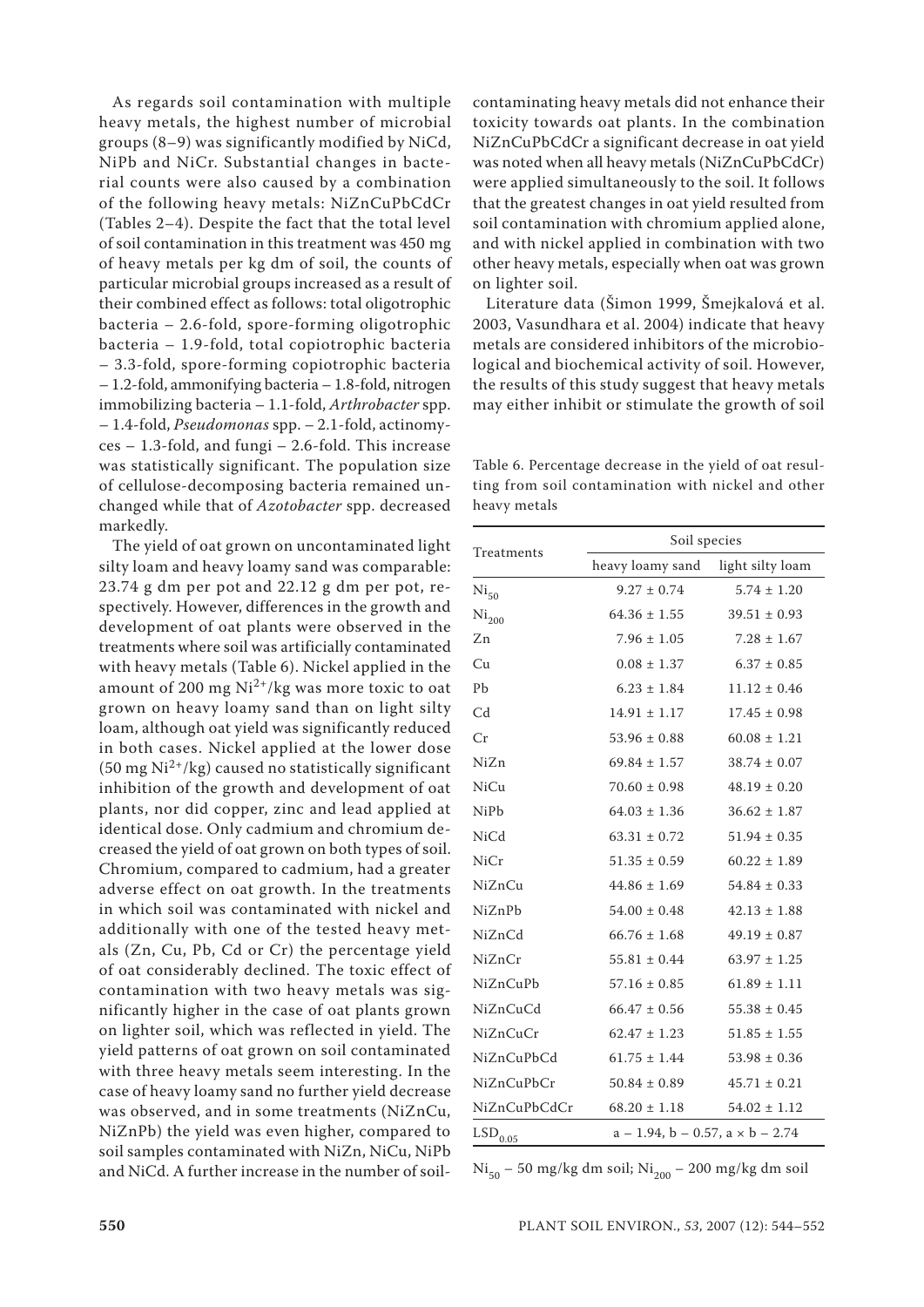microbes, depending on the group (type) of these microbes. For instance, the heavy metals tested in the present experiment decreased the population size of *Azotobacter*, but increased the counts of oligotrophic and copiotrophic bacteria as well as actinomyces and fungi, and even ammonifying bacteria. However, conclusions on the negative or positive impact of heavy metals should not be drawn based on an increase in bacterial counts. Heavy metals may increase the total population size of soil microbes, but some beneficial species, improving soil fertility, may disappear, which was the case in this study. Our results are consistent with the findings of Zaborowska et al. (2006). These authors demonstrated that the growth of some microbial groups may be stimulated by heavy metals in soils having neutral reaction (as in the present experiment), but inhibited in acid soils. This is related to the influence of soil pH on the mobility of heavy metals.

The number of heavy metals contaminating the soil is also important. It would be difficult to consider an increase in the counts of some microbial groups caused by the combined effect of multiple elements (NiZnCuPbCdCr) as desirable, since it results in disturbances in the natural biological equilibrium, often stronger than those caused by heavy metals applied alone. It should be also remembered that the treatment with the largest number of soil-contaminating heavy metals was characterized by the highest levels of both qualitative and quantitative contamination, because each of these heavy metals (except for nickel) was applied in the amount of 50 mg/kg dm soil. As a result, the total contamination level in this treatment was as high as 450 mg/kg. Despite this fact the population size of some microbial groups increased, and bacteria of the genus *Azotobacter* were not completely destroyed in more compact soil (light silty loam). According to Giller et al. (1998), soil microbes have developed numerous defense mechanisms, so an increased concentration of heavy metal ions or metabolites in the environment leads to their bioaccumulation in the cells of these microorganisms.

Heavy metal contamination has an adverse effect not only on the biological activity of soil, but also on the growth and development of crops (Tibazarwa et al. 2001, Pandey and Sharma 2002). Jasiewicz and Antonkiewicz (2000) conducted experiments on plants and found that heavy metals applied at low doses  $(Cd - 5, Cu - 20, Ni - 15, Pb - 30,$  $Zn - 50$  mg/kg) had no negative impact on the growth of development of the plants. However, when they were applied at higher doses  $(Cd - 80,$ Cu – 320, Ni – 240, Pb – 480, Zn – 800 mg/kg) these heavy metals caused a substantial yield decrease. No increasing doses of heavy metals were applied in this study, but their number was increased, which contributed to a higher total level of soil contamination and finally resulted in a decrease in oat yield.

#### **REFERENCES**

- Babich H., Stotzky G. (1997): Sensitivity of various bacteria including actinomyces and fungi to cadmium and influence of pH on sensitivity. Appl. Environ. Microbiol., *33*: 681–695.
- Fenglerowa W. (1965): Simple method for counting *Azotobacter* in soil samples. Acta Microbiol. Pol., *14*: 203–206.
- Giller K.E., Witter E., McGrath S.P. (1998): Toxicity of heavy metals to microorganisms and microbial processes in agricultural soils: a review. Soil Biol. Biochem., *30*: 1389–1414.
- Giridhara M., Siddaramappa R. (2002): Effect of heavy metals on urease activity in soil. Curr. Res. Univ. Argric. Sci. Bangalore, *31*: 4–5.
- Hattori R., Hattori T. (1980): Sensitivity to salts and organic compounds of soil bacteria isolated on diluted media. J. Gen. Appl. Microbiol., *26*: 1–14.
- Huang Q., Shindo H. (2000): Effect of copper on the activity and kinetics of free and immobilized acid phosphatase. Soil Biol. Biochem., *32*: 1885–1892.
- Jasiewicz Cz., Antonkiewicz J. (2000): Effect of heavy metal soil contamination on the physicochemical properties of soil, yield and chemical composition of Jerusalem artichoke (*Helianthus tuberosus* L.). Agricultura, *84*: 141–146. (In Polish)
- Kabata-Pendias A., Pendias H. (2001): Trace Elements in Soils and Plants. CRC Press, Boca Raton.
- Kucharski J., Wyszkowska J. (2004): Inter-relationship between number of microorganisms and spring barley yield and degree of soil contamination with copper. Plant Soil Environ., *50*: 243–249.
- Martin J. (1950): Use of acid, rose bengal and streptomycin in the plate method for estimating soil fungi. Soil Sci., *69*: 215–233.
- Mulder E.G., Antheumisse J. (1963): Morphologie, physiologie et ecologie des *Arthrobacter*. Ann. Inst. Pasteur, *105*: 46–74.
- Pandey N., Sharma C.P. (2002): Effect of heavy metals  $Co<sup>2+</sup>$ , Ni<sup>2+</sup> and Cd<sup>2+</sup> on growth and metabolism of cabbage. Plant Sci., *163*: 753–758.
- Parkinson D., Gray F.R.G., Williams S.T. (1971): Methods for Studying the Ecology of Soil Microorgan-